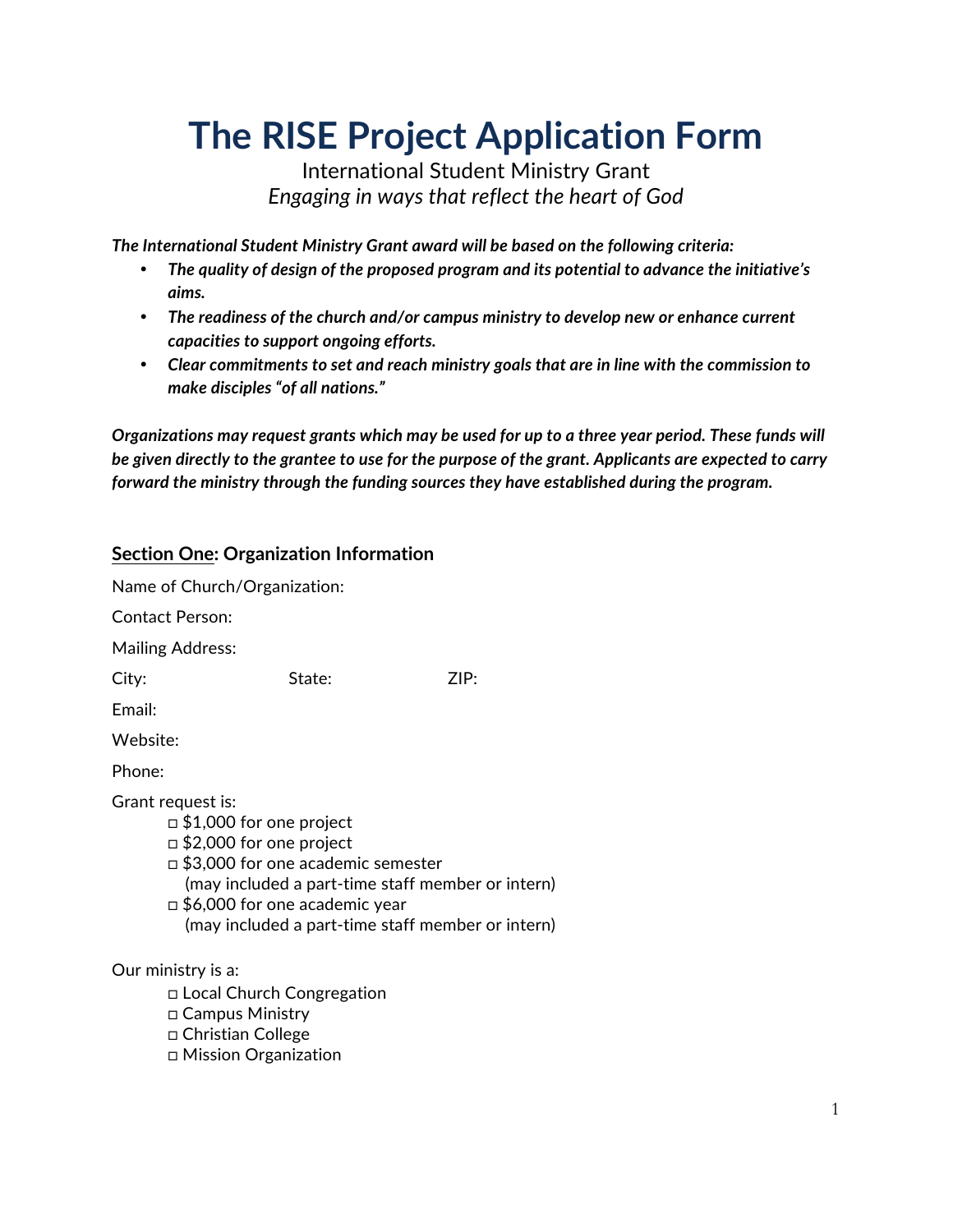#### **Section Two: Project Narrative**

*Please answer the following questions.*

What is your mission or purpose statement?

Describe some of the regular activities, events, and meetings of your organization.

What local need(s) or emerging opportunities will this project address?

Describe the university or college and the international students you intend to serve. How many international students are enrolled? What are the nations of origin of the two largest groups of international students?

What will the RISE grant funds be used for?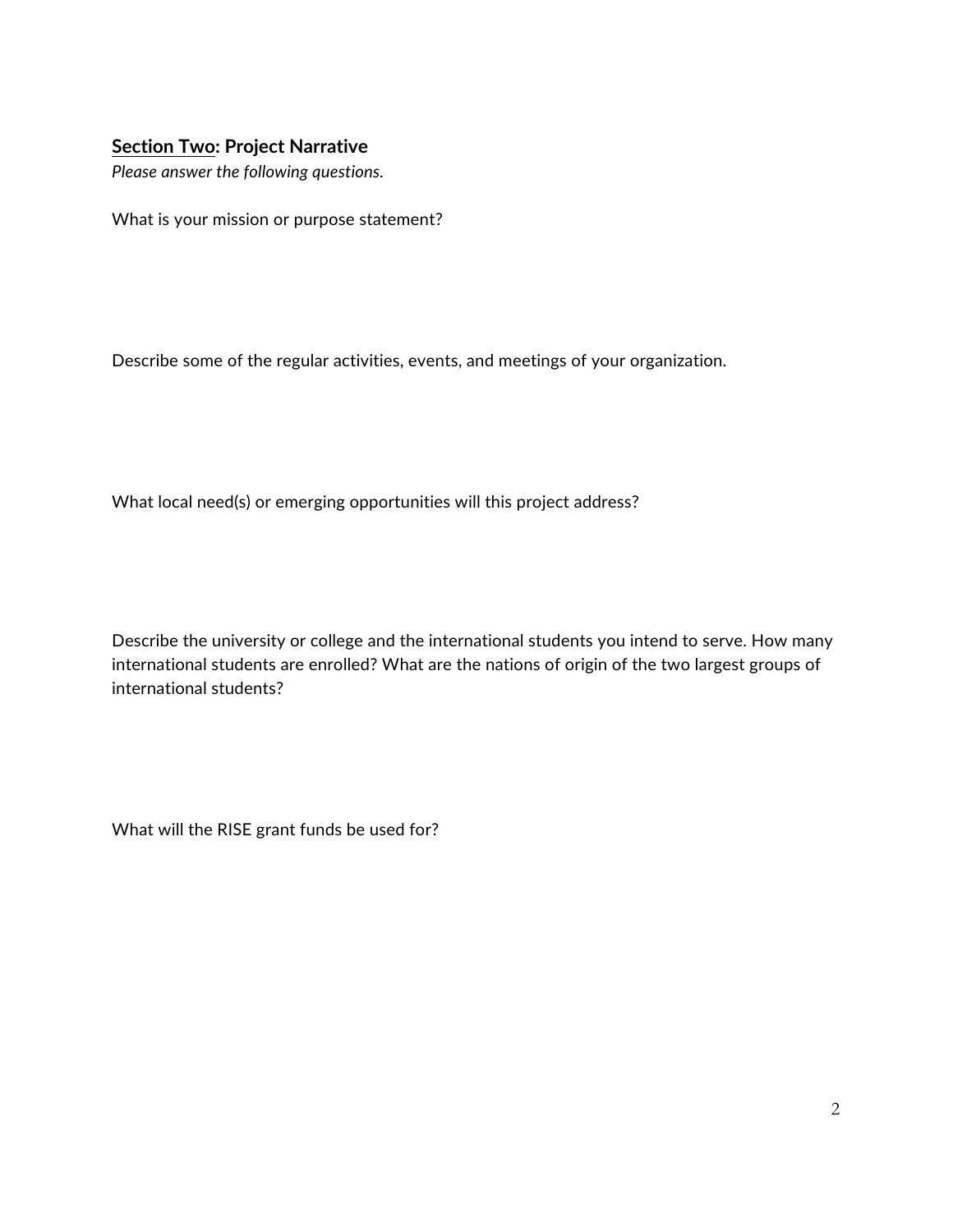If the project involves hiring an intern or staff member, who will provide mentoring and supervision?

Describe the volunteers, ministry teams, or groups that will be involved in your project.

Will this grant include collaborative partnerships with other churches or ministries? If so, please describe the partners and the nature of the collaboration.

Describe the expected outcomes of your project.

What methods will you use to measure the effectiveness of this project?

Describe a process (other than a survey) for assessing your project. How will you know if you have met your goals?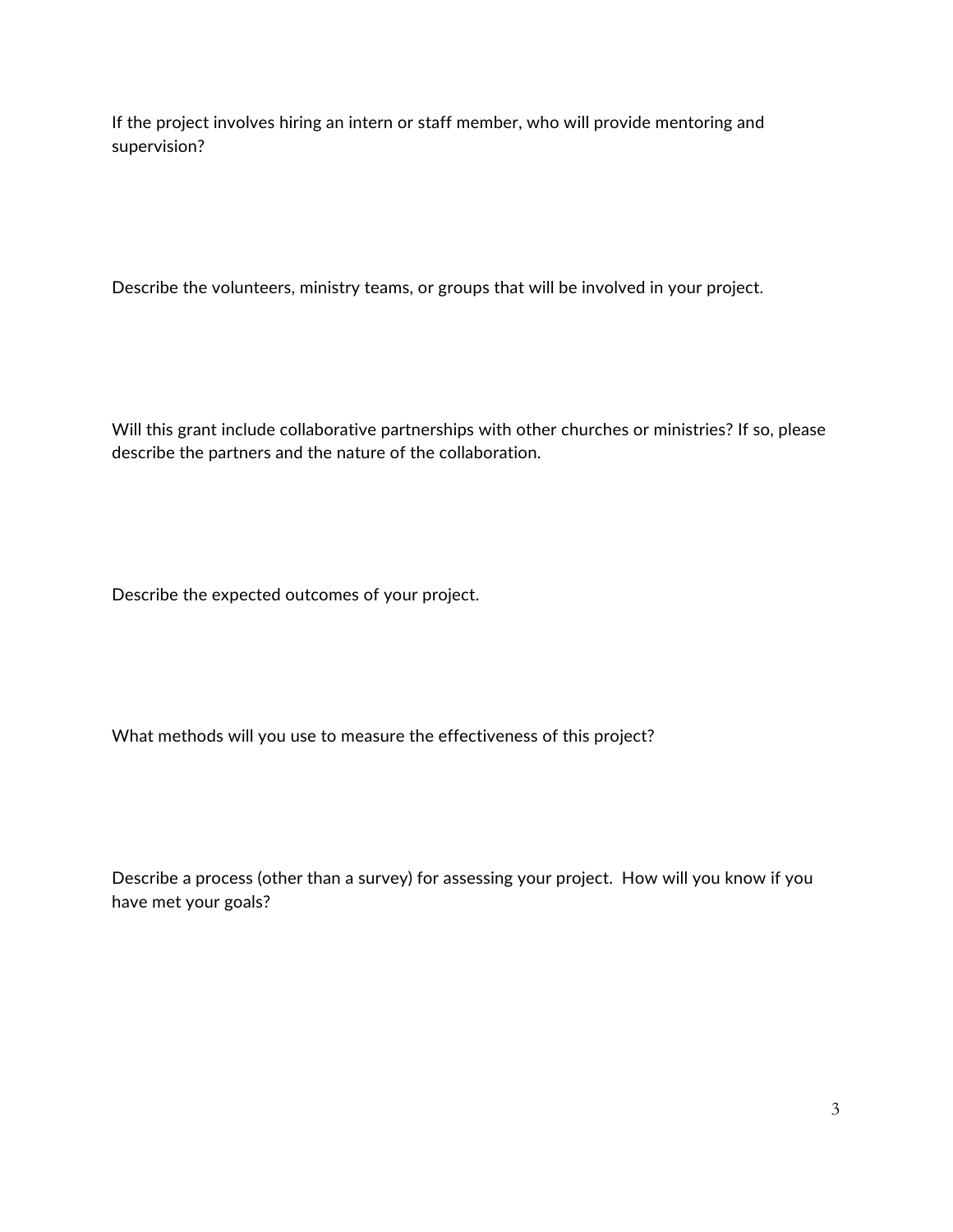How will this project expand or enrich the current efforts of your ministry?

What is your plan for sustaining this effort after the RISE project funds are expended?

How will this project nourish healthy congregational life? If your project is focused on a particular group, how will this project strengthen unity and sense of community in your congregation?

How might your project provide help, inspiration, and resources to other congregations and communities?

What other information about your church/campus ministry do you think the RISE Leadership Team should know in reviewing your proposal? Please feel free to include any brochures, reports, or other materials that will provide a fuller portrait of your ministry.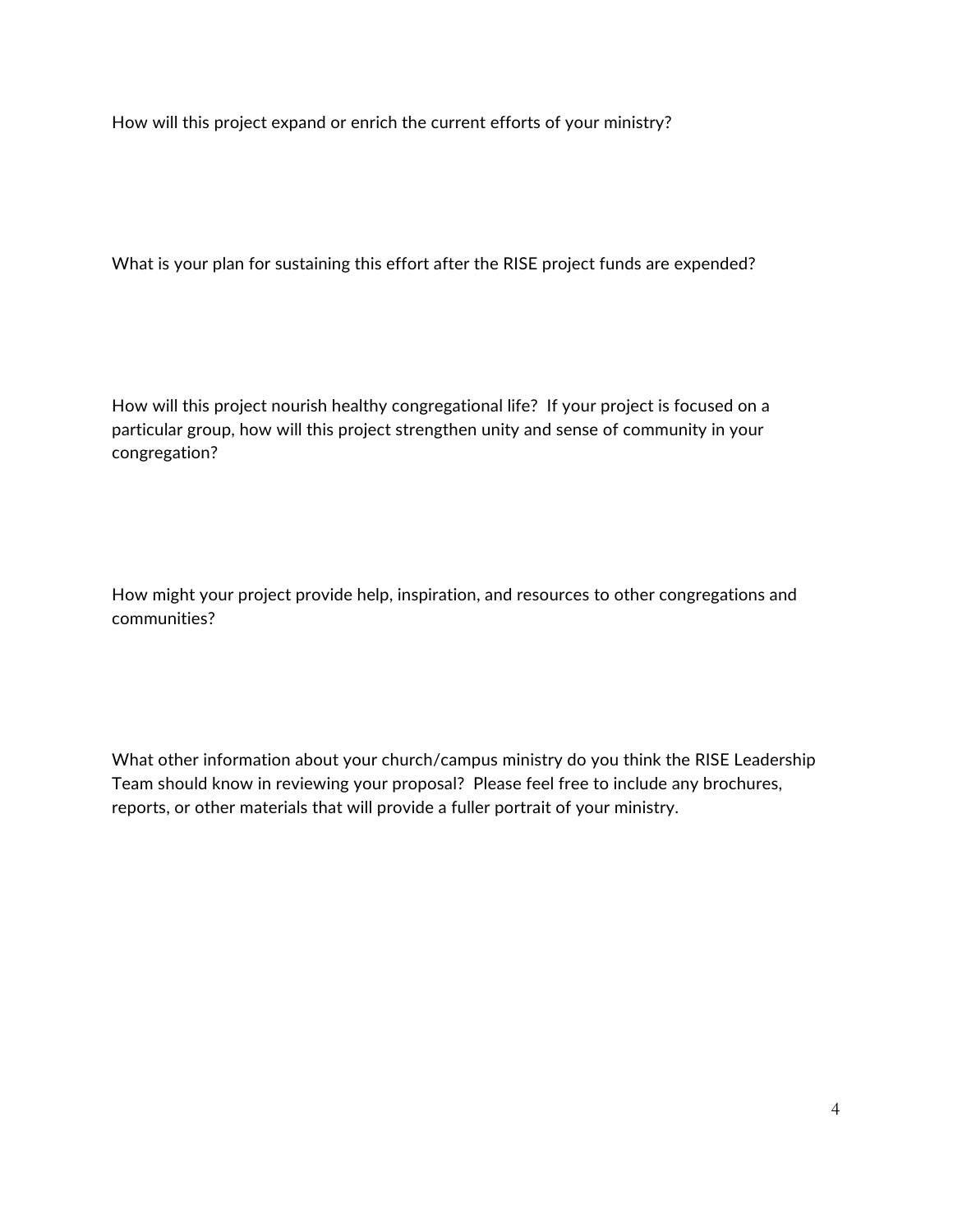Who will be the Project Coordinator of this grant? Name: Phone: Email:

Check which best describes this coordinator:

□ volunteer ministry leader

□ salaried staff member

#### **Section Three: Administrative Timeline**

Write a month-by-month timeline that describes how the implementation of your project will unfold.

| Date | <b>Description of Project Activity</b> |
|------|----------------------------------------|
|      |                                        |
|      |                                        |
|      |                                        |
|      |                                        |
|      |                                        |
|      |                                        |
|      |                                        |
|      |                                        |
|      |                                        |
|      |                                        |
|      |                                        |
|      |                                        |
|      |                                        |
|      |                                        |
|      |                                        |
|      |                                        |
|      |                                        |
|      |                                        |
|      |                                        |
|      |                                        |